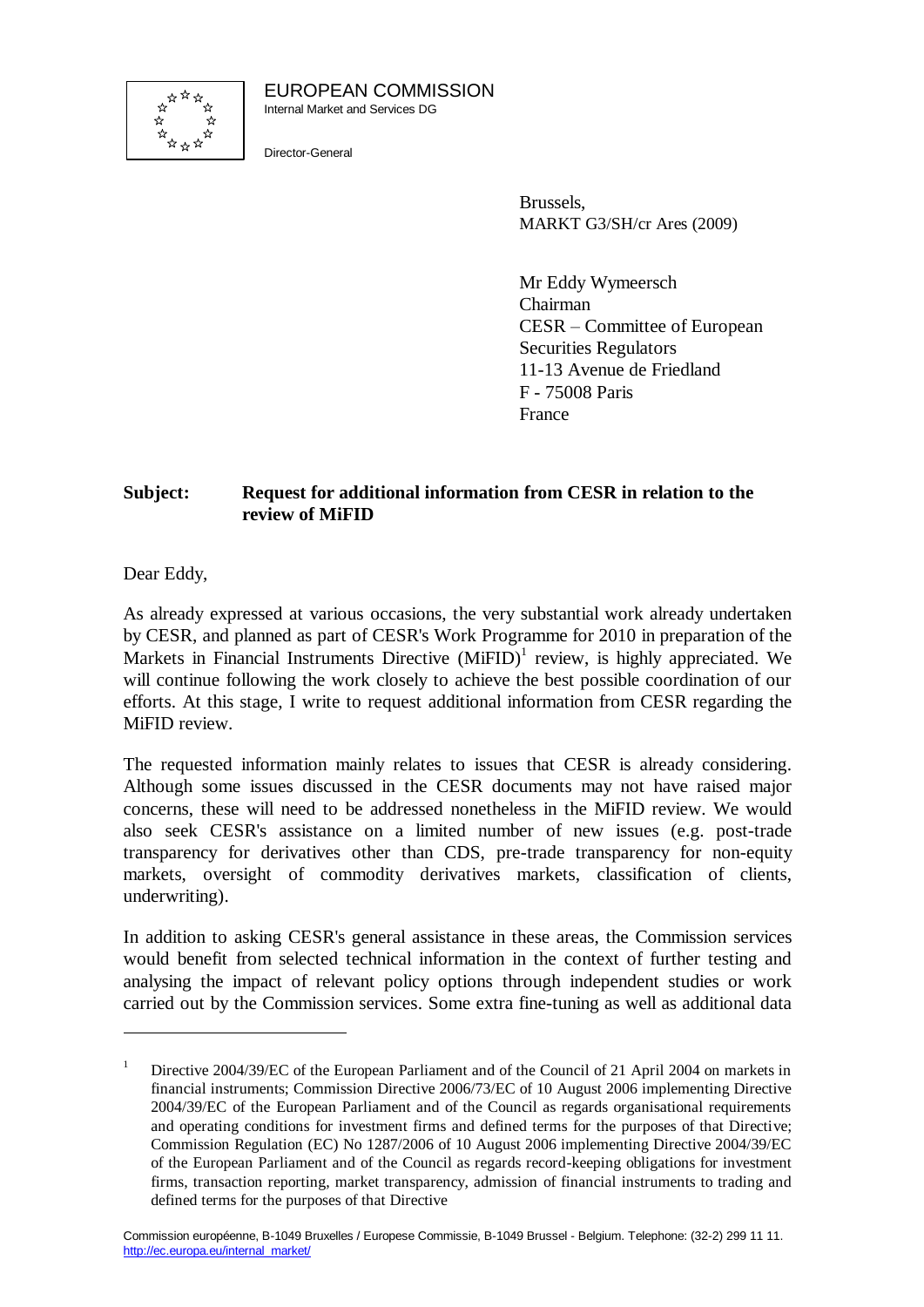gathering is necessary in our view for us to elaborate policy proposals as well as carry out a full impact assessment.

In addition, as you may know, the Commission is in the process of engaging external consultants, partly to assist in collecting factual information and partly, at a later stage, to assist in evaluating the economic impact of possible policy options. To avoid duplication of work, the consultants will be asked to work also on the basis of information provided by CESR, in particular in the cases where CESR members are considered best placed to retrieve the relevant information or where CESR has already carried out work.

As a consequence, given the time pressure for delivering the review and taking into account that CESR has already produced technical advice and carried out consultations on a number of key issues, the Commission does not intend seeking assistance in the form of technical advice as it had done at numerous occasions in the past.

I would be grateful for receiving your response on the issues that require or where we seek CESR's assistance by 10 July 2010.

In relation to technical information that has already been collected by CESR, or which CESR members are considered best placed to collect, I would appreciate that the information is made available to the European Commission (Maria Velentza, Head of Securities Markets, DG MARKT, Phone: +32 229 51723, maria.velentza@ec.europa.eu) as soon as possible, taking into consideration that external consultants are likely to use this information. Due to the less formal requirements and the absence of policy advice in this context it would be more useful for the Commission services work if you allow, for instance, the Standing Committee on Secondary Markets or the Investor Protection and Intermediaries Standing Committee to communicate this information directly to the Commission on an ad-hoc basis.

In order to ensure good functioning of the Lamfalussy arrangements in this very important exercise I would like recall the value we place on cooperation and input from CESR.

Yours sincerely,

Jörgen HOLMQUIST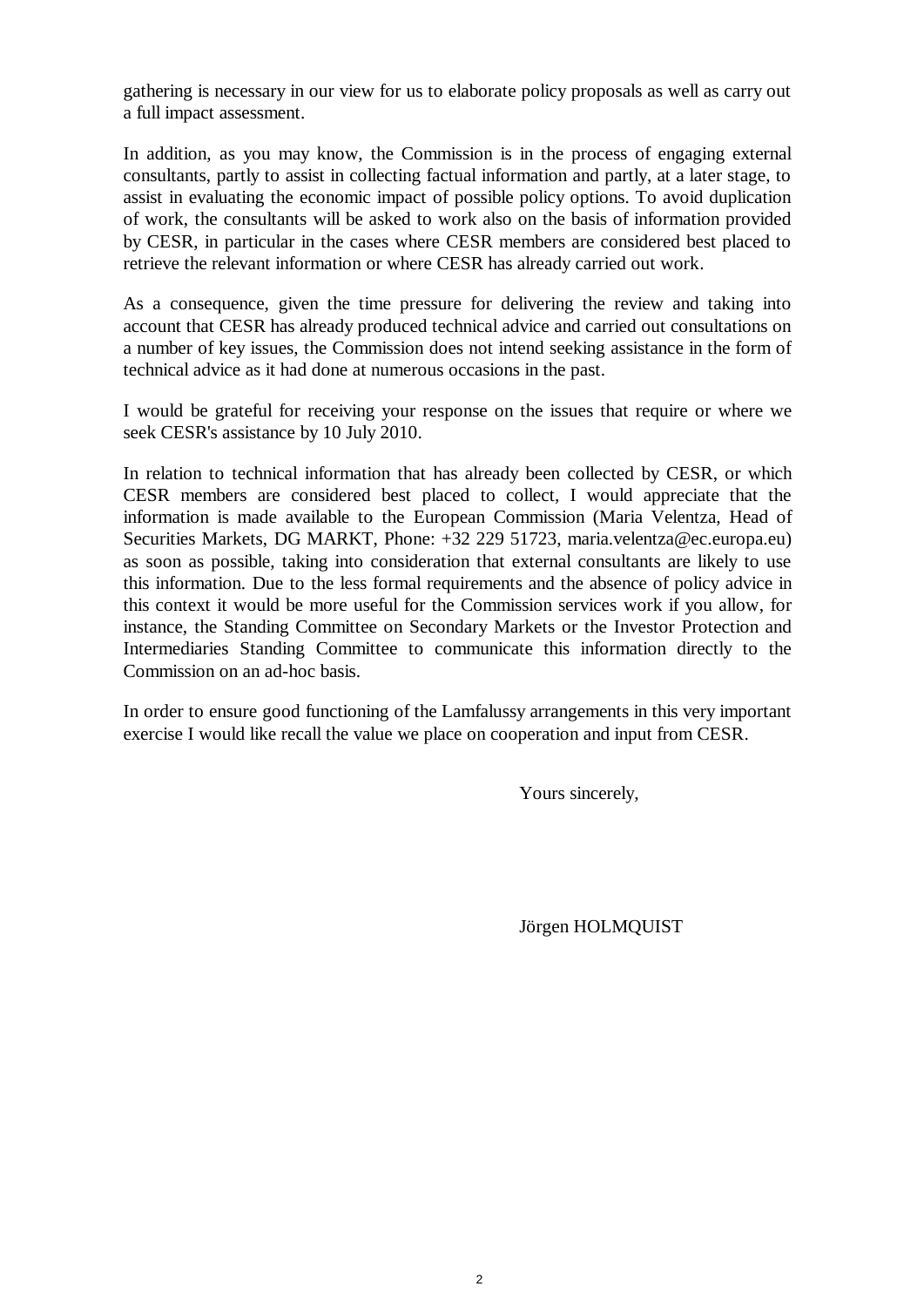## **Request for additional information from CESR in relation to the review of MiFID Transparency, level playing field between trading venues in equity markets, Transparency and oversight of non-equities markets, Conduct of business rules**

First it is appropriate to recall the issues currently under consideration by CESR as part of the CESR's Work Programme for 2010 in relation to equity markets, non-equity markets as well as conduct of business rules:

- Pre-trade transparency waivers, specifically large in scale waivers, reference price waivers, negotiated trade waivers and order management facility waivers as well as possible issues in the context of Indication of Interests (IOIs)
- Regime for systematic internalisers
- Post trade transparency regime including the quality, delay and deferral of post trade information
- Application of transparency obligations for equity-like instruments
- Cost and consolidation of trade transparency data
- Regulatory boundaries for requirements for investment firms operating crossing systems and possible level playing field issues between trading venues
- Transparency for non-equity markets
- Transaction reporting for OTC derivatives
- "Best execution": Availability, comparability and consolidation of information concerning the quality of execution of various execution venues.
- Complex/non-complex financial instruments
- MiFID discretions including recording of telephone conversations and electronic communications involving client orders, and tied agents

In addition, we would like CESR to respond to a series of concrete questions on some further issues:

- Client classification
- Underwriting
- Suitability
- Inducements

The additional information requested should generally be considered in the context of the above mentioned issues, the majority of which are already under consideration by CESR. In most cases it is not the intention to expand the work streams within CESR considerably. The purpose is to highlight issues possibly not considered under the current work streams, or to make available to the Commission specific technical information,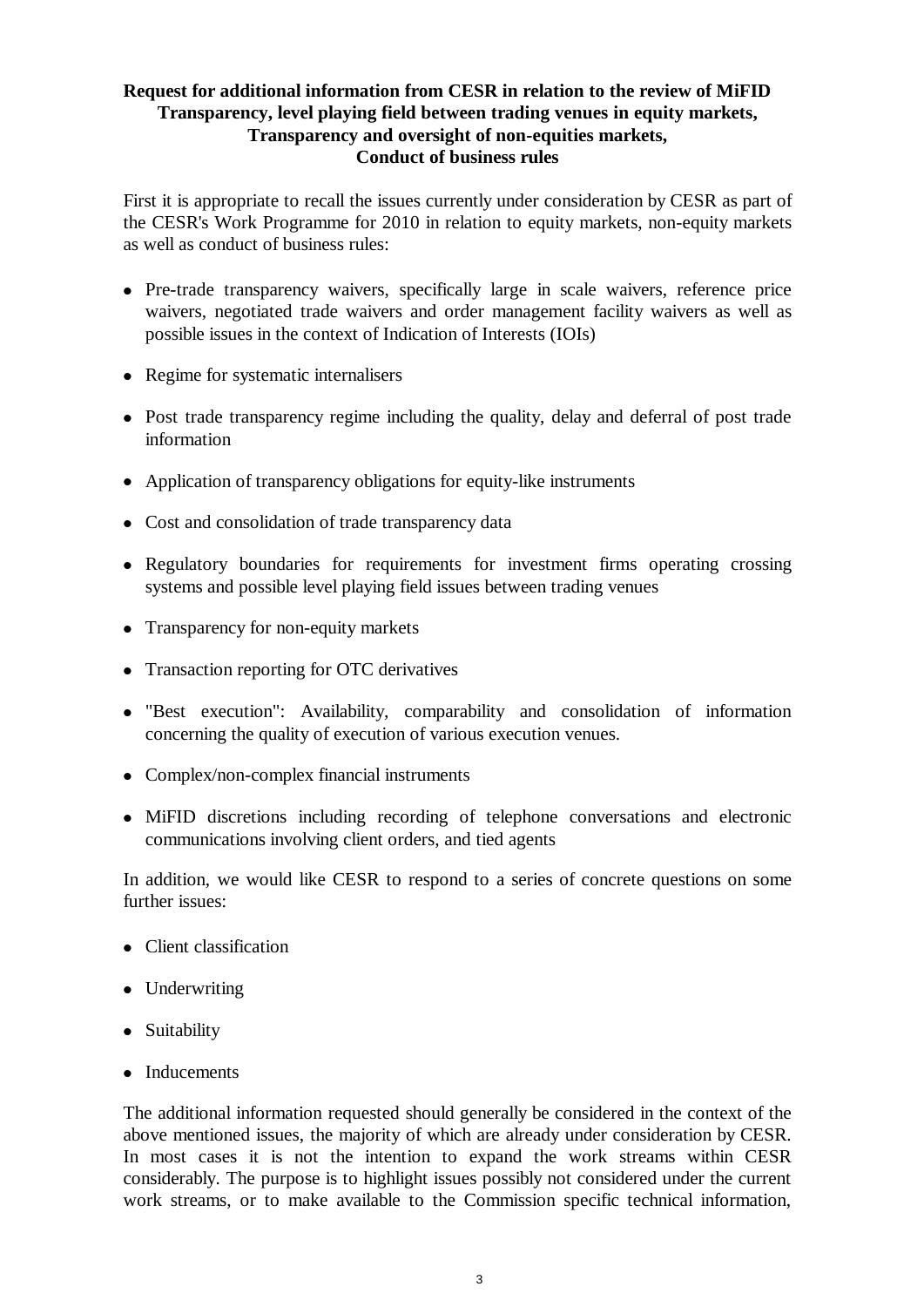mostly collected in the course of the work of CESR, so that it can be used for assessing the economic impact of these measures.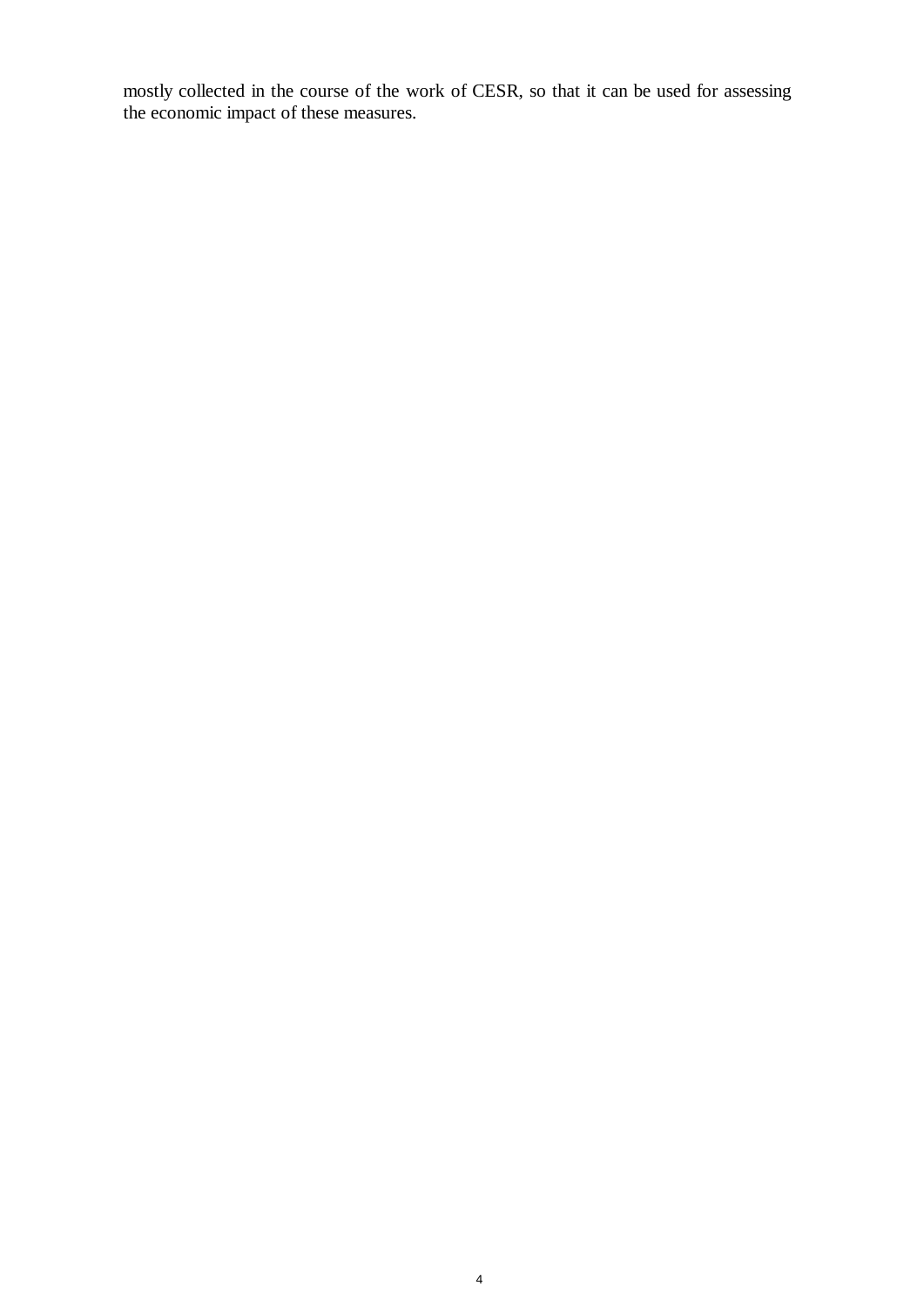### **1. EQUITY MARKETS**

## **1.1. General assessment**

Q1: Please share your supervisory experience as regards any problems with the definition of a transaction for the purpose of Regulation 1287/2006.

Q2: Please share your supervisory experience as regards any problems in relation to Table 1 of Annex II of regulation 1287/2006, defining the information to be made public by MTFs and regulated markets according to Article 17 of the same regulation.

Q3: In the context of the work on systematic internalisers currently carried out by CESR, please share your supervisory experience as regards any problems in relation to Table 3 of Annex II of regulation 1287/2006, defining the standard market size.

Q4: In the context of the work on systematic internalisers currently carried out by CESR, please share your supervisory experience as regards any problems in relation to the definition of a liquid share, as set out in Article 22 of Regulation 1287/2006.

# **1.2. Technical information**

Q5: In the context of the work currently undertaken by CESR on transparency for instruments similar to shares, please provide information about the number of trades as well as the turnover per Member State for depository receipts, exchange traded funds, preference shares and certificates.

Q6: In relation to CESR work to identify possible differences in organisational requirements between regulated markets and MTFs, please provide details of any differences that are identified.

Q7: In the context of the work currently carried out by CESR to review systematic internaliser requirements, please provide figures for the total trading activity currently involving systematic internalisers. If any changes to the definition of a systematic internaliser are proposed, please provide estimates of the additional trading that would be covered as a result of the changes.

## **2. NON EQUITY MARKETS**

## **2.1. General assessment**

## Trade transparency

Q8: How does CESR envisage achieving further transparency in line with its recommendations in the CESR report on Transparency of Corporate Bond, Structured Finance Products and Credit Derivative Markets<sup>2</sup>? For example:

<sup>&</sup>lt;sup>2</sup> Ref.: CESR/09-348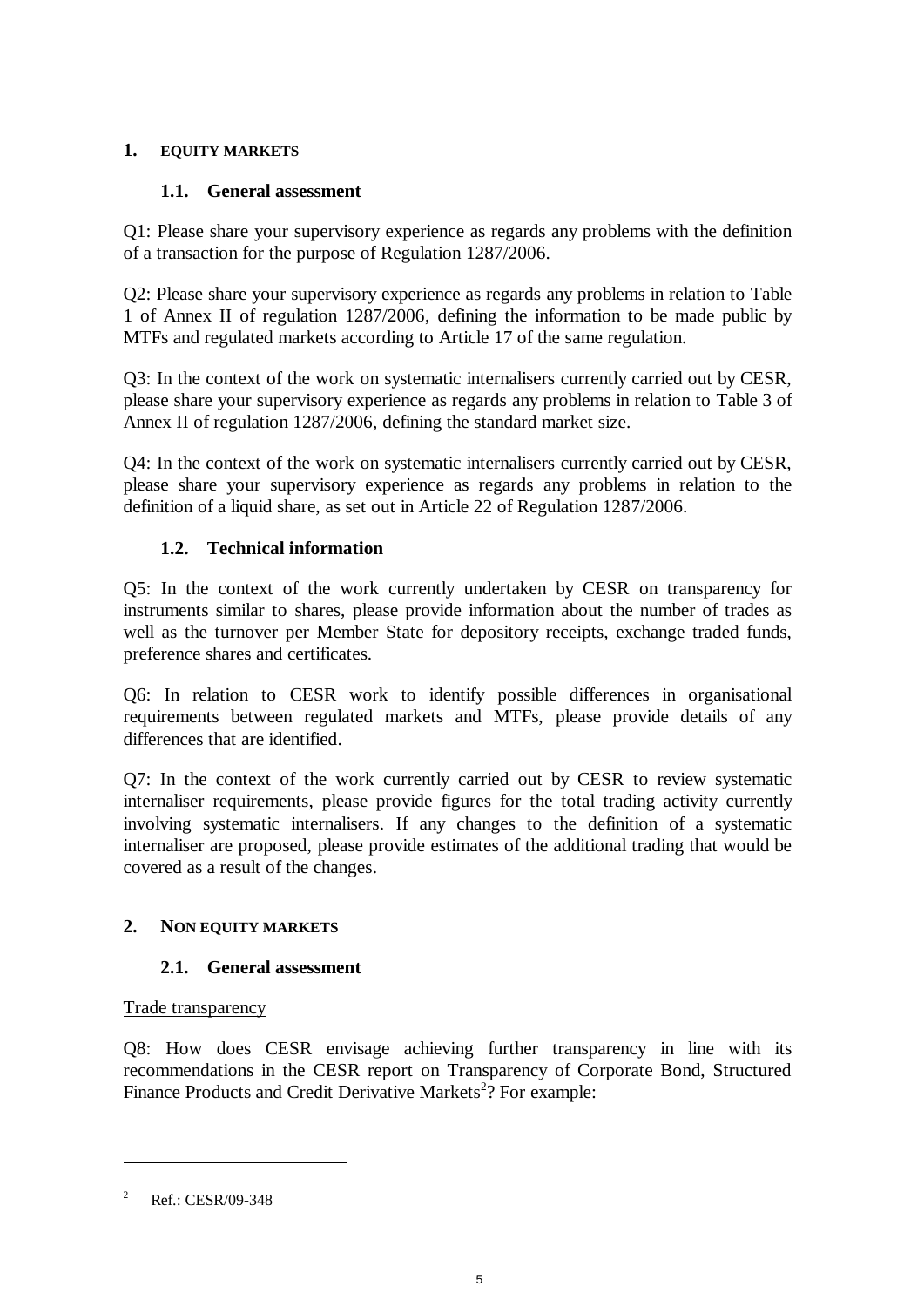Q8(a): Should the requirements apply by financial instrument regardless of where the trade is executed (regulated market, MTF, systematic internaliser, or OTC) based on qualitative and/or on quantitative grounds? Qualitative criteria could include, for example, whether a bond has been issued with a prospectus, or whether a derivative is clearable. Quantitative criteria could include, for example, bonds with a certain issue size, or instruments with an average daily turnover above a certain threshold.

Q8(b): Should the requirements apply by trading venue (regulated market, MTF, systematic internaliser) to any financial instruments traded on these venues or only to those financial instruments fulfilling certain qualitative or quantitative criteria as specified under (a) above? If so, should separate requirements apply to OTC trades as well?

Q9: Pre-trade transparency not being considered in CESR's report on Transparency of Corporate Bond, Structured Finance Products and Credit Derivative Markets, please assess whether there is any evidence of a failure in the level of pre-trade transparency available in these markets? Do all potential participants have access to pre-trade information on even grounds, for example in the case of retail investors in relation to nonequity products made available to them?

Q10: Considering recommendations from the G20, and the Commission Communication on Ensuring efficient, safe and sound derivatives markets<sup>3</sup>, and notwithstanding CESR's advice regarding energy derivatives<sup>4</sup>, please assess whether similar or other shortcomings in the level of post-trade and/or pre-trade transparency arise for derivatives not covered by CESR's report on Transparency of Corporate Bond, Structured Finance Products and Credit Derivative Markets (interest rate derivatives, FX derivatives, equity derivatives, commodity derivatives).

Oversight and transaction reporting to regulators

Q11: In view of its work on transaction reporting of OTC derivatives and on trade repositories, please assess:

 $Q11(a)$ : How best to arrange the flow of information to be provided by investment firms to regulators for transaction and position reporting purposes? Please consider the objective of minimising any double reporting for investment firms;

Q11(b): Apart from detecting and pursuing cases of market abuse, what other purpose does transaction reporting have? What purpose does position reporting have?

Q11(c): What are the experiences of CESR with transaction reporting by regulated markets, MTFs or trade-matching or reporting systems by pursuant to Article 25(5) MiFID?

 $3$  COM 2009(563)

<sup>&</sup>lt;sup>4</sup> CESR and ERGEG advice to the European Commission in the context of the Third Energy Package (CESR/08-998)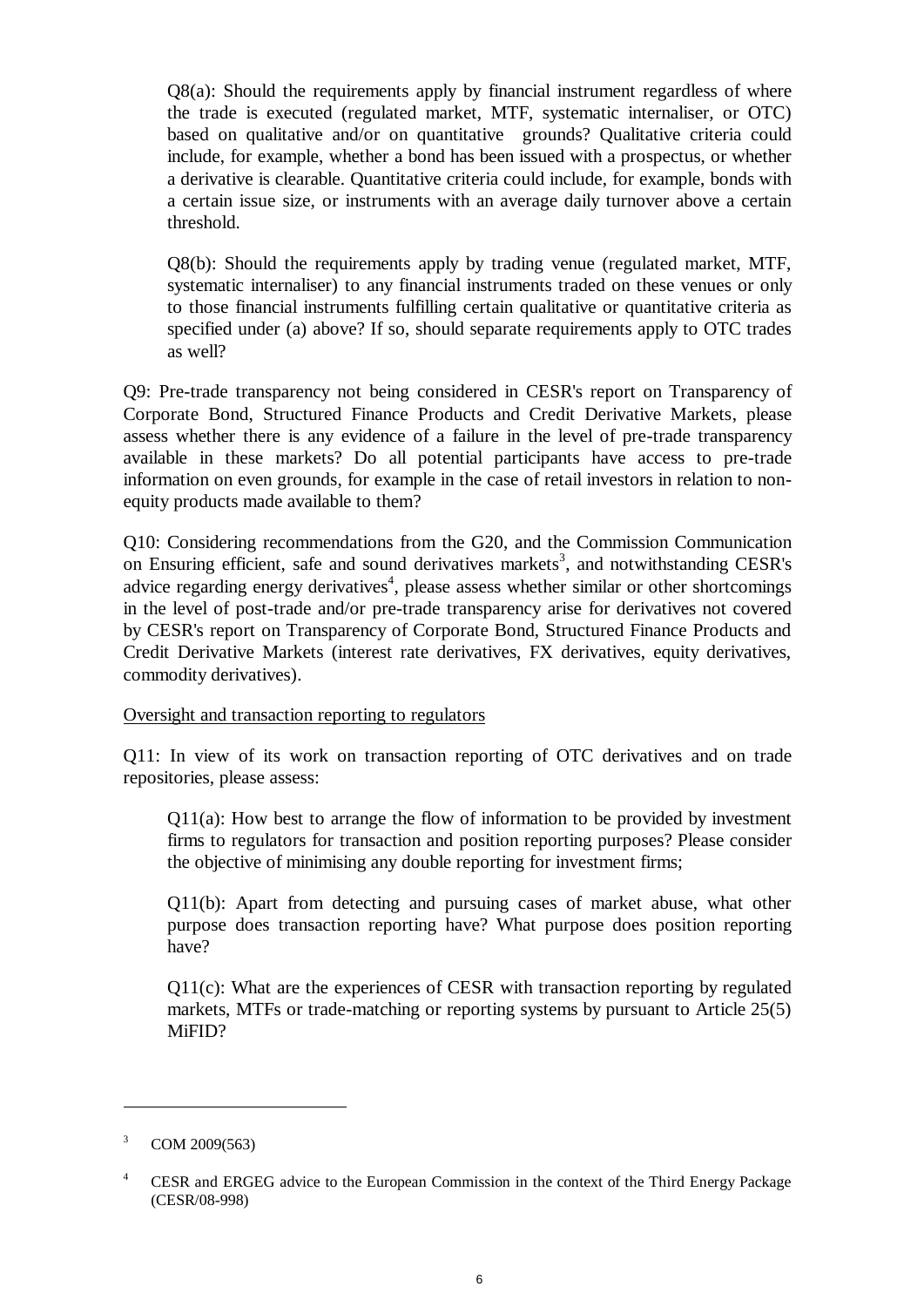Q12: In light of the G20 endorsement of the IOSCO recommendations regarding commodity derivative markets, the increased participation of financial participants as an alleged possible factor influencing the price of physical commodity markets via the respective derivative markets, and the recent volatility in these markets:

Q12(a): Please provide us with an overview of existing position reporting arrangements in the different Member States. Do these arrangements arise from national legislation or are these initiatives undertaken together with derivative exchanges?

Q12(b): In your view what are the benefits in terms of regulatory oversight?

 $Q12(c)$ : Would data by type of trader (e.g. commercials, investment firms, fund managers etc.) be of further use? How?

Q12(d): What regulatory purposes could a system of position limits best serve?

Q13: Against this backdrop, and its earlier advice concerning Articles 2(1)(i) and (k) of MiFID notwithstanding,<sup>5</sup> please assess whether market oversight could be impaired if exempted firms do not fall under the scope of possible future reporting requirements to trade repositories and/or regulators?

# **2.2. Technical information**

Q14: In the context of the CESR work on post-trade transparency in corporate bonds, structured finance products and credit derivative markets, could CESR provide us with any relevant information collected on the level of the de facto existing trade transparency including any description of existing sources of pre- and post-trade information, mostly through electronic systems?

## **3. CONDUCT OF BUSINESS RULES**

## **3.1. General assessment**

#### Complex/non-complex financial instruments and appropriateness test.

Q15: In the feedback statement to the CESR consultation paper "MiFID complex and non-complex financial instruments for the purposes of the Directive's appropriateness requirements", CESR raised some concerns about the classification of UCITS, which are always classified as non-complex instruments under Article 19(6) of MiFID and referred to the European Commission initiative on this topic. In addition to the work already carried out, please consider technical criteria to possibly distinguish UCITS between complex and non complex financial instruments for the purposes of the execution-only regime.

Q16: Please assess possible additional criteria to further refine the scope of financial instruments under Article 19(6) MiFID, such as:

<sup>5</sup> CESR 08-752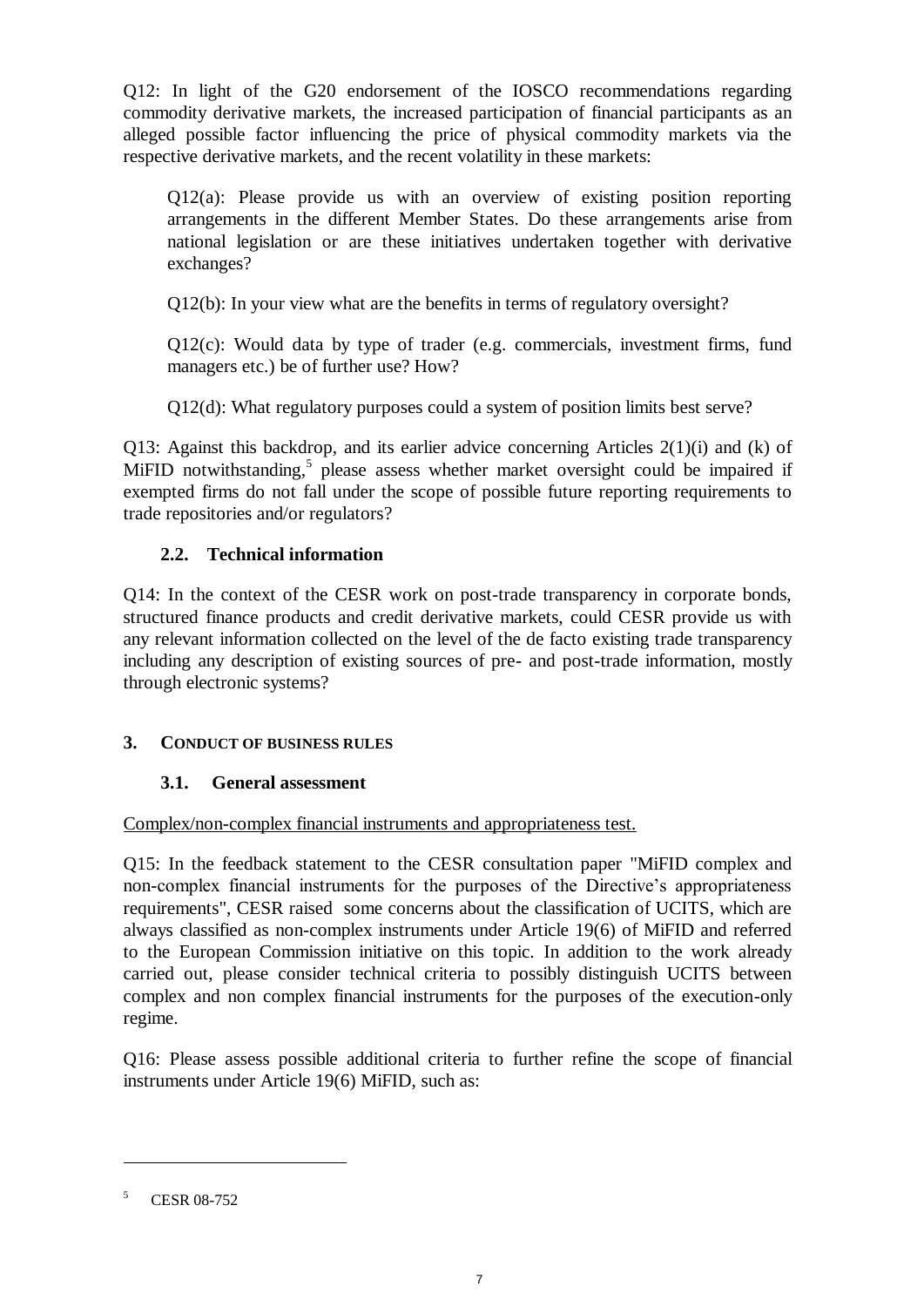$Q16(a)$ : Extending the element of the admission to trading on regulated markets currently only required in the case of shares - to other financial instruments,

Q16(b): Taking into account the element of the risk of the financial instruments (e.g. high quality rating of the financial instruments involved).

Q17: Please assess the possibility, in addition to or as an alternative to the assessment under Q16, to require a general consideration of the ability of the client to understand the implications of execution-only services in terms of reduction of applicable protections.

#### Inducements requirements

Q18: In a "level 3" context, CESR already focused on inducements in  $2007^6$  and in  $2009^7$ and is currently finalising a report on good and poor practices. The different aspects of Article 26 of the Implementing directive have been considered, such as the different categories of inducements, the conditions provided in order to allow firms to provide or receive commissions and other benefits (e.g. the requirement to disclose certain inducements or the design to enhance the quality of the service to clients and the ability not to impair compliance with duty to act in the best interest of the client), and the classification of "proper fees" (Article 26(c)).

We ask CESR to share its supervisory experience and to consider whether, in the different national contexts, the existing regime is able to deliver an appropriate level of investor protection or whether further action may be needed. This may include focusing on the following areas: 1) classification of different categories of inducements; 2) disclosure regime under Article 26(b)(i); 3) conditions under Article 26(b)(ii).

#### Client categorisation

Q19: "Professional clients per se" (Annex II.I of MiFID) and eligible counterparties (Article 24 MiFID) include a number of entities presenting differences in their nature, their size and the complexity of their business (for instance, small and big financial entities providing different types of activities; different categories of "institutional investors", municipalities and other public bodies). In the perspective of further calibrating the treatment of clients:

Q19(a): Please share your supervisory experience and data related to problems encountered in the provision of investment services to professional clients or eligible counterparties. This includes any alleged miss-selling which may have involved public local authorities (e.g. municipalities), small and medium undertakings, institutional investors (e.g. pension funds), or small credit institutions. We ask CESR to provide details about the kind of entities and products concerned;

Q19(b) Please consider possible technical criteria to further distinguish within the current broad categories of clients ("other authorised or regulated financial institutions", "locals", "other institutional investors" (Annex II.I $(1)(c)$ ,  $(h)$ ,  $(i)$  of MiFID), public bodies managing public debt (see Article 24(2) and Annex II.I(3) of MiFID).

<sup>6</sup> CESR/07-228b

<sup>7</sup> CESR/09-958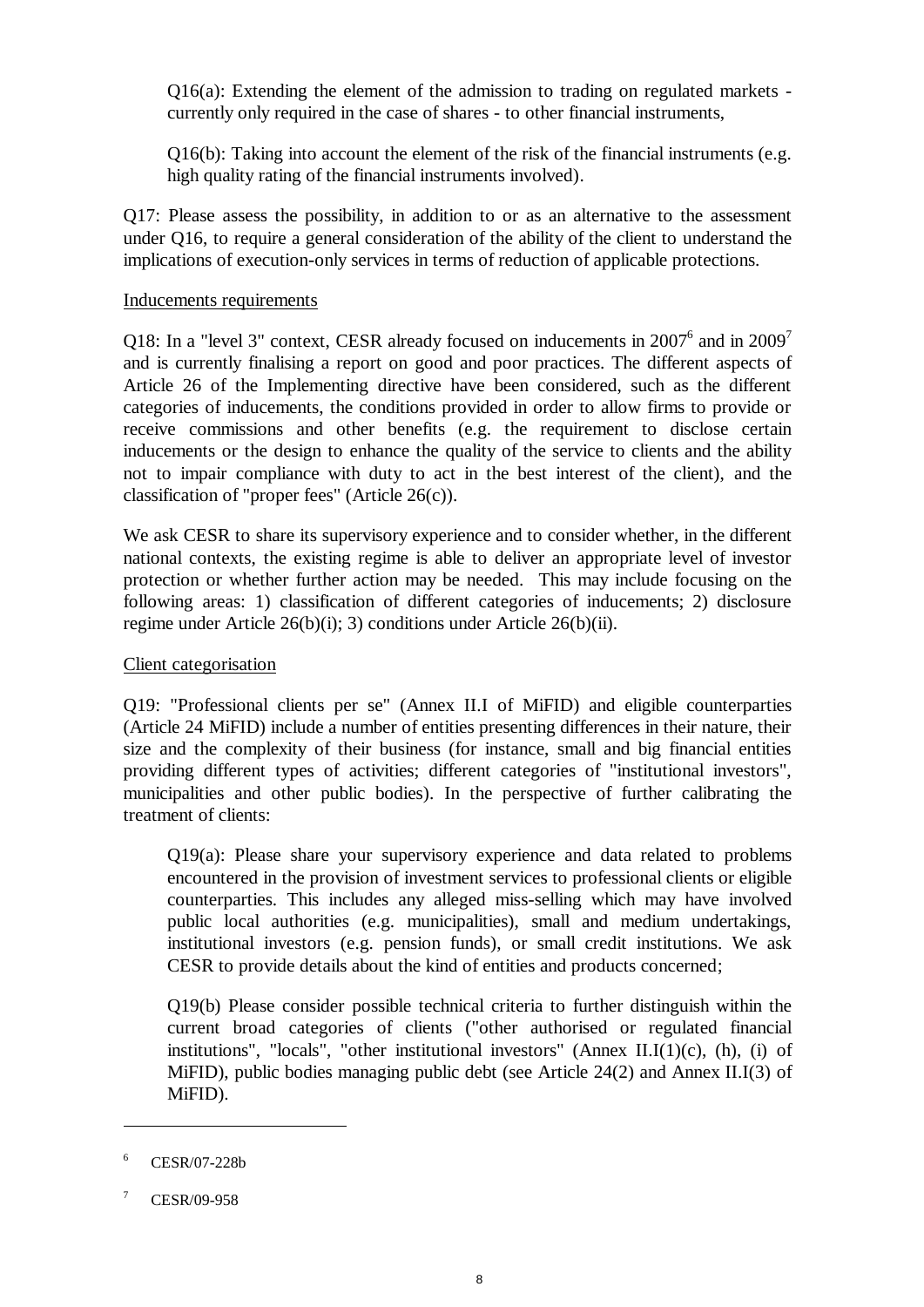### Tied agents

Q20: Please share your experience regarding any widespread supervisory problems involving tied agents notably concerning any organisational or conduct of business matters related to tied agents and to firms appointing tied agents.

#### **Underwriting**

Q21: Corporate finance business is covered in MiFID under different investment and ancillary services: underwriting and placing, advice to undertakings, including services relating to mergers, services related to underwriting (Annex I, Section  $A(6)$  and  $(7)$  – Section B(3) and (6)). Investment firms providing the investment services of underwriting and placing should be authorised and are subject to the MiFID requirements. However, further aspects concerning these services are not regulated under the Directive. This includes the relationship between intermediaries and issuers, the process of issuing and allocating the financial instruments, the organisation of underwriting syndicates, the pricing of financial instruments.

Please provide a general description concerning the following aspects:

Q21(a): The process followed by investment firms and credit institutions in providing the services of underwriting and placing in equity and bond markets;

Q21(b): Your experience in supervising entities providing the above mentioned services;

Q21(c): Concrete cases which, over the last years, may have attracted substantial level of criticisms from investors, issuers or intermediaries.

#### Ancillary services

Q22: The granting of credits or loans to clients in connection with the provision of investment services is currently classified as an ancillary service under MiFID (Annex I, section B(2) of MiFID). The provision of this service increases significantly the exposure of clients to risk. Please consider whether the granting of credits or loans is commonly associated to the provision of investment services and whether, based on supervisory experience, it may raise regulatory or supervisory concerns.

#### **3.2. Technical information**

Services under Article 19

Q23: Please provide any available data about the following areas:

Q23(a): The break-down of retail client transactions involving (i) the provision of investment advice, (ii) services covered under Article 19(5) of MiFID and (iii) services only consisting of execution and/or reception and transmission of orders under Article 19(6),

Q23(b) In the case of the provision of services under Article 19(5) of MiFID:

- The frequency of clients' refusal to provide information regarding their knowledge and experience,